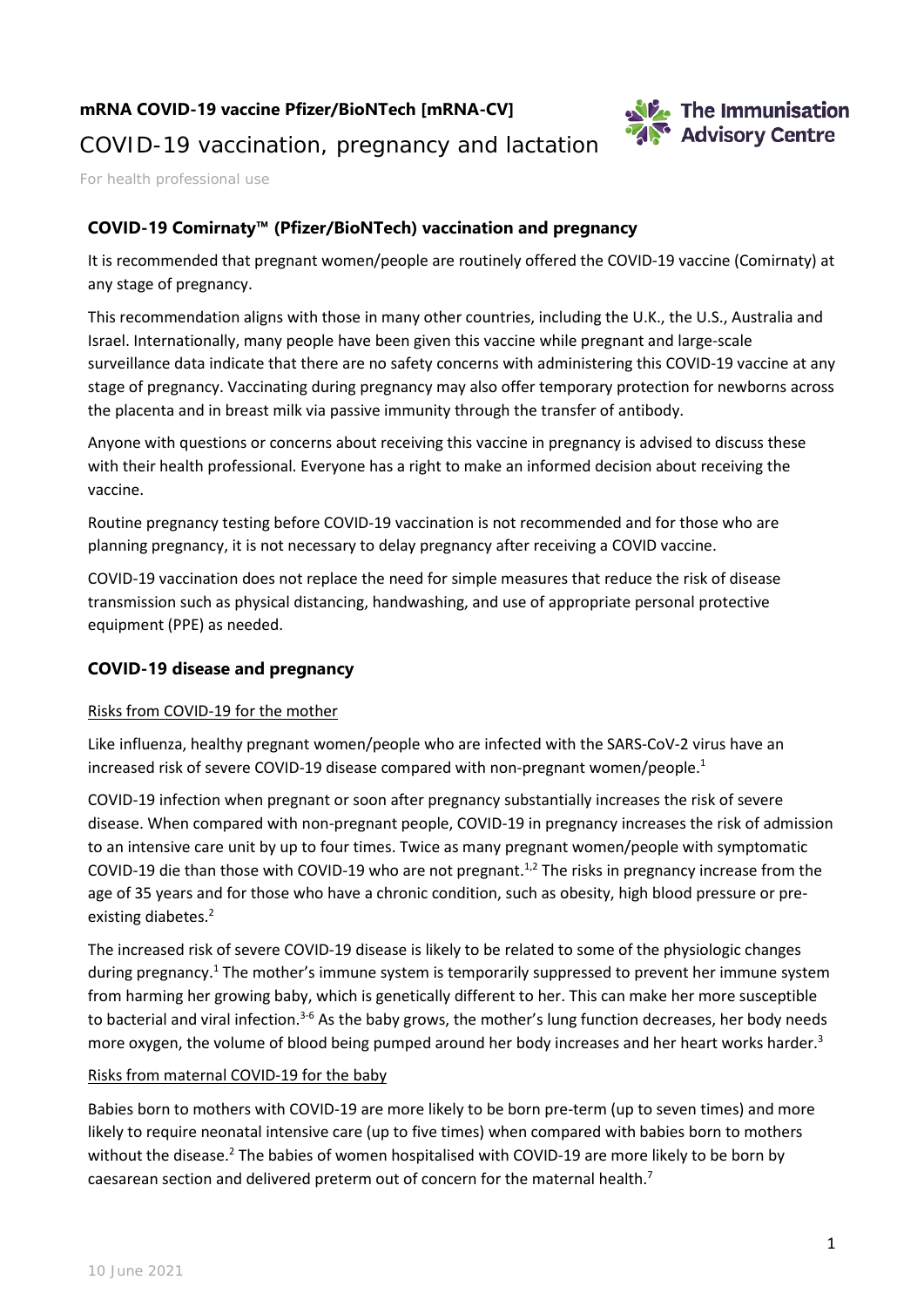## **mRNA COVID-19 vaccine Pfizer/BioNTech [mRNA-CV]**



# COVID-19 vaccination, pregnancy and lactation

#### For health professional use

SARS-CoV-2 infection in pregnancy does not appear to affect fetal growth or the rates of neonatal death and stillbirth.7 The risk of SARS-CoV-2 infection from the mother during birth (vertical transmission) to her newborn appears to be small and is often asymptomatic and rarely severe, although the risk of severe disease in newborns is higher than seen for older infants.<sup>8,9</sup>

## **COVID-19 disease in New Zealand**

As of June 2021, New Zealand has minimal community transmission of COVID-19. Management at the border to prevent new cases of COVID-19 entering our community, rapid identification of unexpected community cases and comprehensive contact tracing have ensured little community spread of the disease.10 However, recent outbreaks in Australia and other countries that had previously controlled the virus have highlighted the need for ongoing vigilance.

## **Priority COVID-19 vaccination populations**

After a successful vaccine rollout in groups at high risk of exposure to COVID-19 cases, such as those working at the border, health care professionals and their household contacts, the focus is now on vaccinating groups (group 3) who would be at high risk if they were infected with COVID-19.<sup>10</sup> Group 3 includes those who are pregnant.

## **How the COVID-19 vaccine works**

The Comirnaty COVID-19 vaccine is a messenger ribonucleic acid (mRNA) vaccine. It is not a live vaccine. After injection, the mRNA is taken into the cell cytoplasm where it delivers the instructions to make a protein that resembles part of the SARS-COV-2 virus (the spike protein). RNA is an unstable molecule which breaks down quickly after this process takes place. The mRNA from the vaccine is unable to enter the cell nucleus, it cannot integrate with DNA,<sup>11</sup> and will not cause genetic changes in the mother or the baby. The protein produced activates the immune response against COVID-19 in the same way as antigens in conventional vaccines.

## **COVID-19 vaccine safety in pregnancy**

This vaccine is considered safe to use in pregnancy, based on two premises: firstly, that there is no known physiological mechanism by which the vaccine is likely to cause problems with pregnancy, and secondly, from large-scale surveillance, data does not indicate any safety concerns.

Although pregnant women were not formally included in the initial clinical trials, the potential importance of immunising pregnant women against COVID-19 is now known, and several clinical studies are underway to improve the evidence around safe use of COVID-19 vaccines in pregnancy.<sup>12,13</sup>

To date, large-scale surveillance data have found no increased risk of problems in pregnancy after vaccination with mRNA COVID-19 vaccines compared to the unvaccinated pregnant population.13 The quantity of safety data in people who are pregnant continues to increase. At the end of May 2021, 121,244 people reported to the 'V-Safe after vaccination health checker' in the U.S. that they were pregnant when they received a COVID-19 vaccine (either Pfizer/BioNTech or Moderna mRNA vaccine) and over 5,000 of these people are being followed up throughout their pregnancy until their infant is around 3 months of age.<sup>12</sup> Published data from the first two months COVID-19 immunisation programme in the U.S. (to 16 February 2021) found no safety concerns among those vaccinated in pregnancy.<sup>15</sup>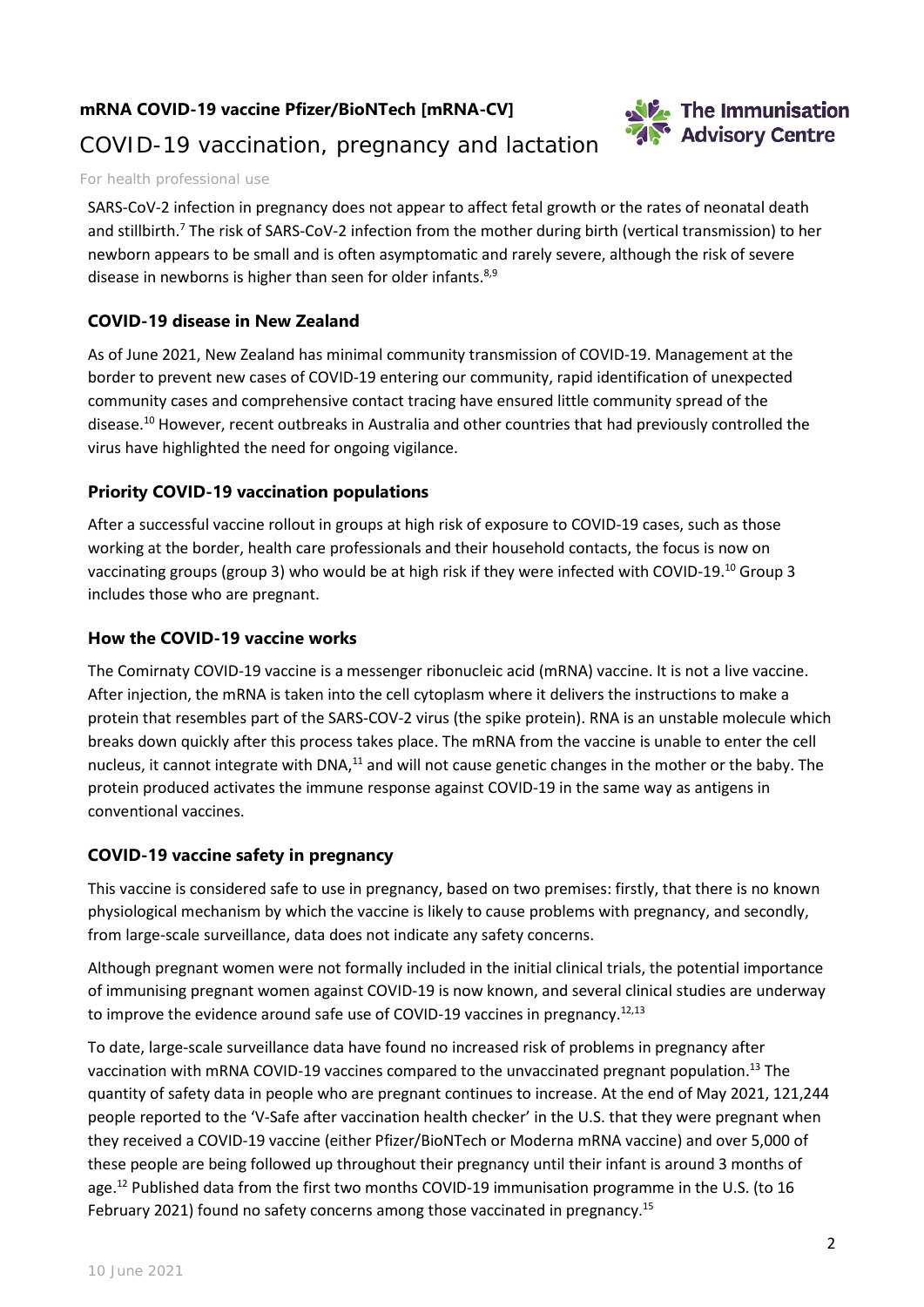## **mRNA COVID-19 vaccine Pfizer/BioNTech [mRNA-CV]**



## COVID-19 vaccination, pregnancy and lactation

For health professional use

## **COVID-19 vaccination and breastfeeding**

Breastfeeding women/people can receive a COVID-19 vaccine. There are no safety concerns associated with having this COVID-19 vaccine while breastfeeding or for the infant.

There is emerging evidence that vaccination in pregnancy or while breastfeeding provides temporary antibody protection to the baby through the cord blood and breastmilk. 16,17

### **What are the likely vaccine responses?**

During Pfizer/BioNTech's phase 3 clinical trial for Comirnaty™, the most common vaccine responses reported by adults aged 16−55 years were a fatigue, headache, muscle aches, nausea, fever of 38−39°C and mild to moderate pain at the injection site. These reactions are more likely after the second dose vaccination.18 These findings are also seen in real-world surveillance data (such as those reported to CARM in New Zealand<sup>19</sup>), after hundreds of millions of doses given worldwide. Data from v-Safe found no differences in local and systemic responses between pregnant and non-pregnant women.<sup>15</sup>

Prior to receiving their vaccination, we recommend that pregnant women discuss the best ways to relieve possible post-vaccination discomfort and fever with their health professional. Paracetamol is considered safe during pregnancy to reduce headache or fever. Non-steroidal anti-inflammatories (NSAIDs) including ibuprofen and diclofenac should not be taken during pregnancy.

Anaphylaxis following vaccination is very rare. For most vaccines, up to three cases of anaphylaxis could occur for every million doses administered.<sup>19</sup> Initial surveillance data from the U.S. COVID-19 vaccination programme suggested that anaphylaxis could occur at up to five times per one million doses of the Comirnaty<sup>™</sup> (Pfizer/BioNTech) vaccine.<sup>20</sup> For this reason, all COVID-19 vaccine recipients are currently being asked to remain under observation for at least 20 minutes after receiving their vaccine. All vaccinators in New Zealand have training and equipment to manage anaphylaxis, should it occur.

#### **Who should not receive a COVID-19 vaccine?**

A COVID-19 vaccine is contraindicated (should not be given) for anyone who has had **anaphylaxis to an ingredient in the vaccine or a previous dose** of the same vaccine.

## **Who can receive a COVID-19 vaccine?**

Women/people who are pregnant or who are planning a pregnancy can make an informed decision to receive Comirnaty™ (Pfizer/BioNTech) mRNA COVID-19 vaccine at any stage. Women planning pregnancy can receive mRNA COVID-19 vaccines.

For anyone who is acutely unwell, fever >38°C or acute systemic illness, vaccination should be deferred until they are no longer acutely unwell.